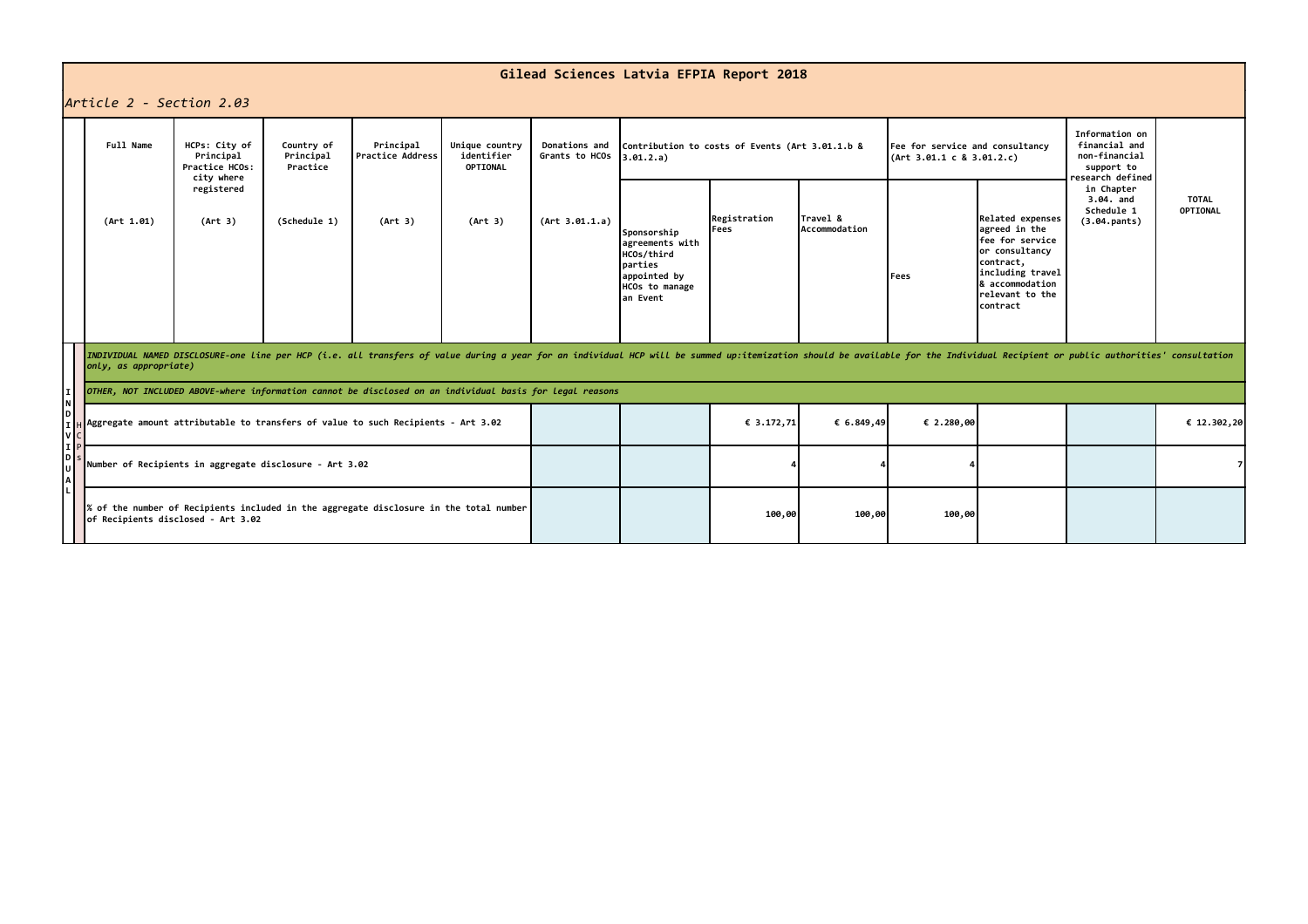|                  | Full Name                                                                                                                                                                                                                                               | HCPs: City of<br>Country of<br>Principal<br>Principal<br>Practice HCOs:<br>Practice<br>city where<br>registered<br>(Art 3)<br>(Schedule 1) |         | Principal<br>Practice Address | Unique country<br>identifier<br>OPTIONAL | Donations and<br>Grants to HCOs                                                                       | Contribution to costs of Events (Art 3.01.1.b &<br>3.01.2.a) |                           |      | Fee for service and consultancy<br>(Art 3.01.1 c 8 3.01.2.c)                                                                                               |                                                       | Information on<br>financial and<br>non-financial<br>support to<br>research defined |            |
|------------------|---------------------------------------------------------------------------------------------------------------------------------------------------------------------------------------------------------------------------------------------------------|--------------------------------------------------------------------------------------------------------------------------------------------|---------|-------------------------------|------------------------------------------|-------------------------------------------------------------------------------------------------------|--------------------------------------------------------------|---------------------------|------|------------------------------------------------------------------------------------------------------------------------------------------------------------|-------------------------------------------------------|------------------------------------------------------------------------------------|------------|
|                  | (Art 1.01)                                                                                                                                                                                                                                              |                                                                                                                                            | (Art 3) | (Art 3)                       | (Art 3.01.1.a)                           | Sponsorship<br>agreements with<br>HCOs/third<br>parties<br>appointed by<br>HCOs to manage<br>an Event | Registration<br>Fees                                         | Travel &<br>Accommodation | Fees | Related expenses<br>agreed in the<br>fee for service<br>or consultancy<br>contract,<br>including travel<br>8 accommodation<br>relevant to the<br>lcontract | in Chapter<br>3.04. and<br>Schedule 1<br>(3.04.pants) | <b>TOTAL</b><br>OPTIONAL                                                           |            |
|                  | INDIVIDUAL NAMED DISCLOSURE-one line per HCO (i.e. all transfers of value during a year for an individual HCO will be summed up:itemization should be available for the Individual Recipient or public authorities' consultati<br>only, as appropriate) |                                                                                                                                            |         |                               |                                          |                                                                                                       |                                                              |                           |      |                                                                                                                                                            |                                                       |                                                                                    |            |
| NI               | <b>LIHHASA</b>                                                                                                                                                                                                                                          | Riga                                                                                                                                       | Latvia  | Kazarmu street<br>2-15        |                                          |                                                                                                       | € 3.200,00                                                   |                           |      |                                                                                                                                                            |                                                       |                                                                                    | € 3.200,00 |
|                  | OTHER, NOT INCLUDED ABOVE-where information cannot be disclosed on an individual basis for legal reasons                                                                                                                                                |                                                                                                                                            |         |                               |                                          |                                                                                                       |                                                              |                           |      |                                                                                                                                                            |                                                       |                                                                                    |            |
| ΙvΙ<br>ЮI<br>ΙUΙ | Aggregate amount attributable to transfers of value to such Recipients - Art 3.02                                                                                                                                                                       |                                                                                                                                            |         |                               |                                          |                                                                                                       |                                                              |                           |      |                                                                                                                                                            |                                                       |                                                                                    |            |
|                  | Number of Recipients in aggregate disclosure - Art 3.02                                                                                                                                                                                                 |                                                                                                                                            |         |                               |                                          |                                                                                                       |                                                              |                           |      |                                                                                                                                                            |                                                       |                                                                                    |            |
|                  | % of the number of Recipients included in the aggregate disclosure in the total number<br>of Recipients disclosed - Art 3.02                                                                                                                            |                                                                                                                                            |         |                               |                                          |                                                                                                       |                                                              |                           |      |                                                                                                                                                            |                                                       |                                                                                    |            |